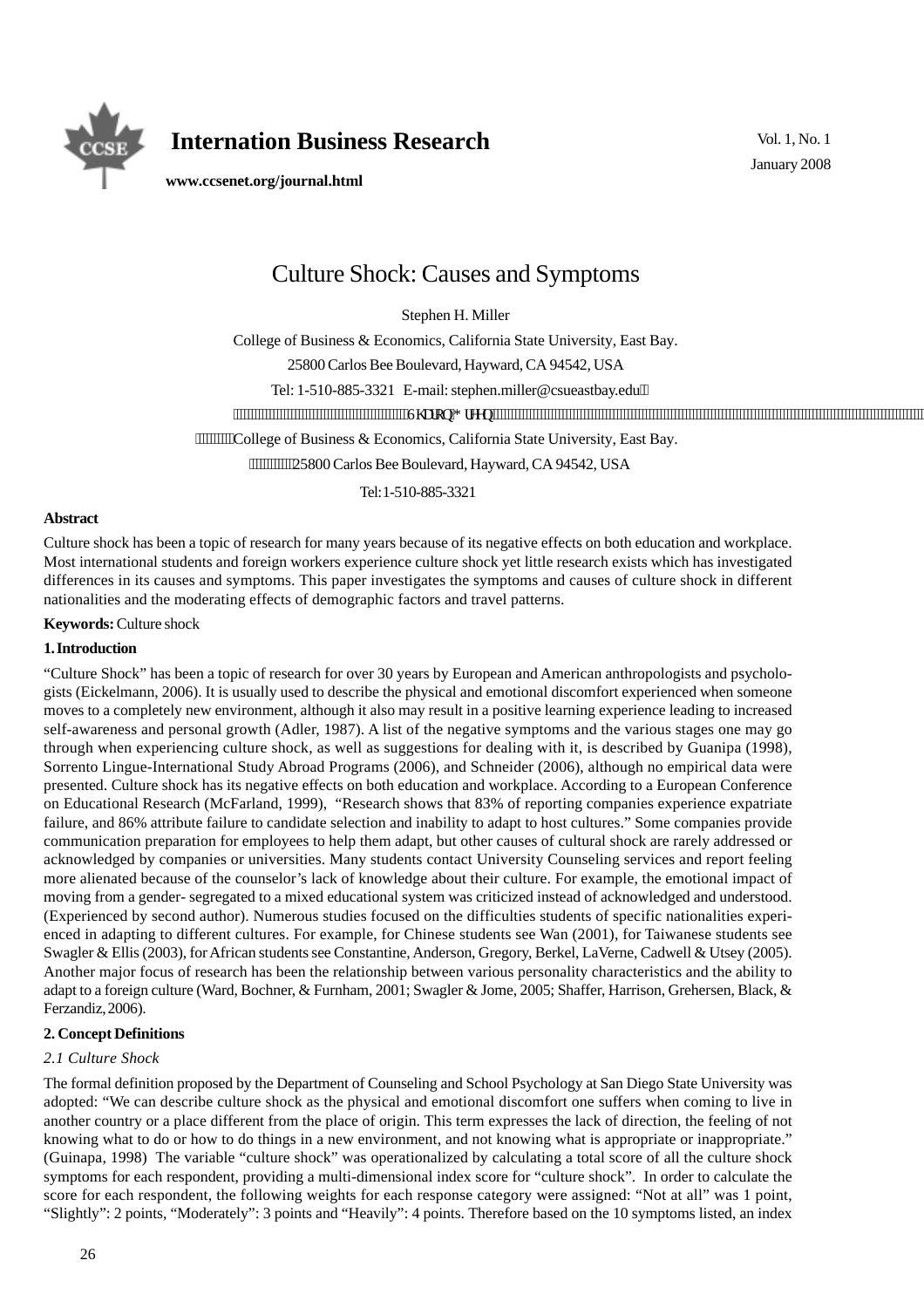score could rang from a minimum of 10 points to a maximum of 40. Thus, the higher the score, the more culture shock the person had encountered. It was assumed that this yielded an interval scale in order to analyze the data by analysis of variance.

# *2.2 Causes of Culture Shock*

Subjects were asked to indicate the degree to which they felt that 13 factors caused culture shock. A Likert scale from "Strongly disagree" (1) to "Strongly Agree" (5) was presented for each possible cause.

#### *2.3 International Student*

The definition included all students registered in the International Student Office, namely students with F1 and J1 visas.

#### *2.4 Regions*

As the samples for many countries were too small to be representative, the countries of origin were classified into several regions, according to their cultural similarity. Therefore our analysis was based on regions instead of country of origin. Our classification of regions was based on judgment and knowledge of the different cultures. (This was done by students from Palestine, Turkey, China and Russia). This is in keeping with Dowling and Welch (2005) who argue that one should not assume that national differences necessarily represent cultural difference. They argue that countries should be grouped based on their culture-common aspects. Our classification was as follows:

(1) South East Asia: Burma, China, Indonesia, Japan, Mongolia, Philippines, Singapore, South Korea, Taiwan, Thailand, Vietnam

(2) South Asia: India, Nepal, Pakistan, Sri Lanka

(3) Africa: Democratic Republic of Congo, Ethiopia, Ghana, Kenya, Mozambique, Nigeria, South Africa, Tanzania

(4) West Europe: France, Germany, Hungary, Spain, Sweden, Switzerland, UK

(5) East Europe: Bulgaria, Romania, Russia, Turkey

#### **3. Hypothesis**

The main hypothesis was that international students from different countries experience different symptoms and causes of culture shock. Our dependent variables were the causes and symptoms of culture shock and our independent variable was country of origin (later combined to cultural regions). It was hypothesized that the following moderating variables would affect the relationship between the independent and dependent variables: level of degree pursued, travel patterns, previous exposure to the American culture, gender, age, and religion. Hypotheses for these variables are discussed in the following section.

# **4. Questionnaire**

Data were collected from the target population using an on-line questionnaire. After extensive pre-testing, a questionnaire was sent to the respondents by e-mail. (see Appendix 1 for copy of the questionnaire).

The first question asked the country of origin. As previously explained, this response was used to classify respondents into different regions for analysis.

The second question asked their level of degree being pursued. It was assumed that there would be a significant difference between respondents having different levels of education. For example, undergraduate students are likely to be younger and less experienced and therefore would experience greater culture shock.

The third question inquired about their length of time in the University. This question could be a benchmark for the length of their stay in US at the same time. People who studied longer at CSUEB would have stayed longer in US and therefore have less severe culture shock.

The fourth and fifth questions were designed in order to test the difference between those respondents who had previously visited US before coming to study and those who did not. The number of visits to US prior to coming for an extended period was thought to moderate the extent of culture shock as the greater the number of prior visits, the less the culture shock.

The sixth question was directed at testing the hypotheses about the diminishing effect of culture shock among the respondents who had previous experience of living in a foreign country for an extended period, which was defined as "more than 3 months". Questions 4-6 were included based on the discussion by Eickelmann (2006) who stated, "Research has shown that the more well-traveled and practiced (sic) at absorbing, accepting and adapting you are, the more easily you overcome culture shock."

The seventh question was used to define the dependent variable "Symptoms of culture shock". Each category in the question represented a symptom of culture shock and was defined based on previous research (Guanipa, 1998 and Schneider, 2006). These categories were: (1) Irritability, (2) Homesickness, (3) Sudden intense feeling of loyalty to your own culture (social withdrawal), (4) Overeating or loss of appetite, (5) Boredom, (6) A Need for excessive sleep, (7)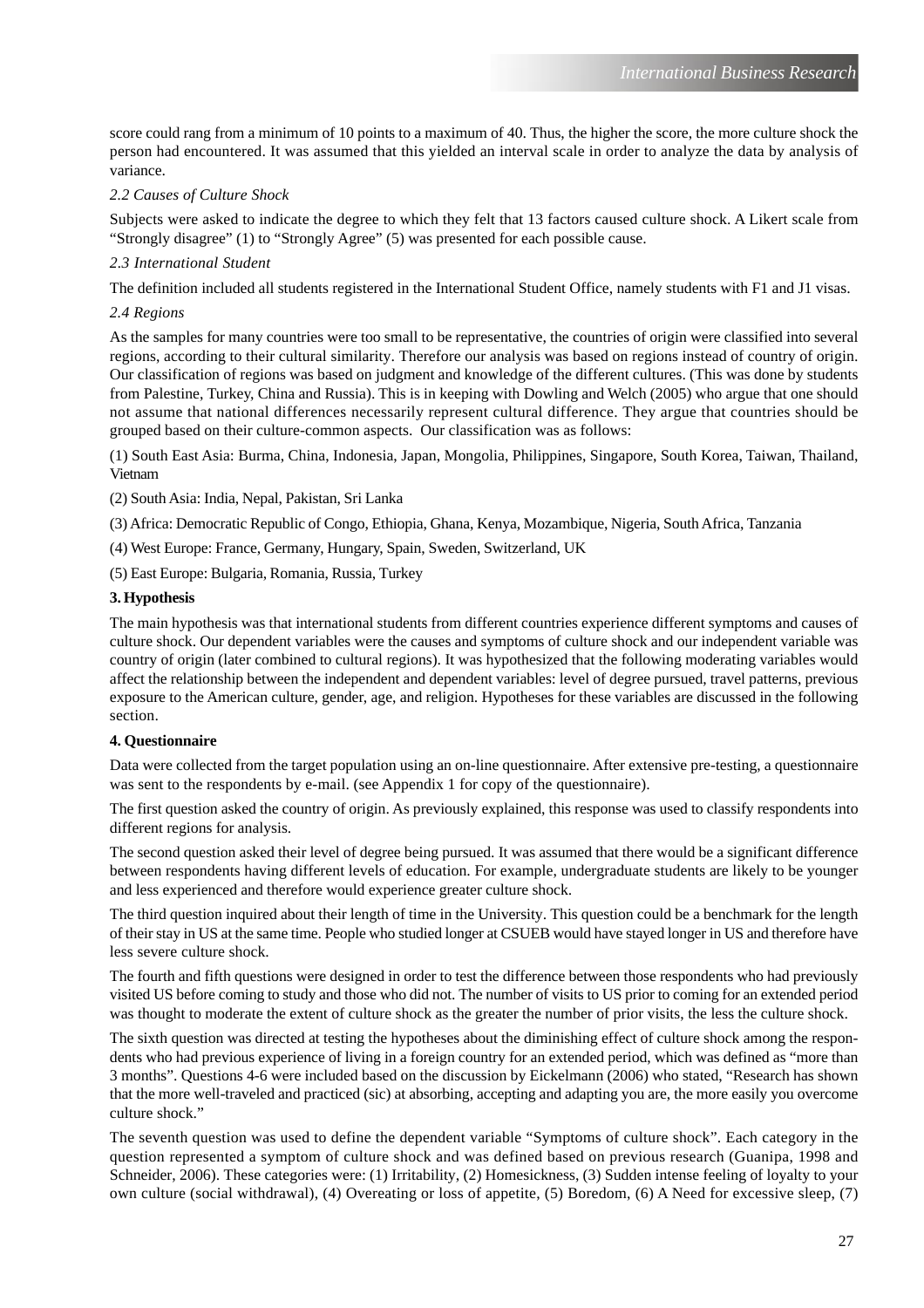Depression, (8) Loss of ability to study effectively, (9) Marital or relationship stress, (10) Feeling sick much of the time (headache, upset stomach). Subjects were asked to indicate the frequency of experiencing each symptom during the first year of their stay in the United States.

The eighth question defined the other dependent variable, "Causes of culture shock". Each category in this question represented a possible causal factor of culture shock, and respondents were asked to indicate the degree to which they felt it was a cause of culture shock. These elements were: (1) Language, (2) Interpersonal Communication (body language, facial expressions), (3) Politics, (4) Mentality (mental attitude) (5) Religion, (6) American's Attitude towards International Students, (7) Infrastructure, (8) Service Quality, (9) Education System, (10) Food, (11) Environmental Concerns, (12) Social Responsibility, and (13) Immigration Policies. The answers indicated how crucial the respondents considered the differences in these 13 elements between their home country and the U.S.

Questions 9 through 11 collected information in order to classify respondents by the moderating variables of Gender, Age and Religion.

Question 12 was an open ended question to identify potential drawbacks of our questionnaire and generate areas for future research on the nature of culture shock.

# **5. Selection of Sample**

Our plan was to reach all 571 international students with the help of Center of International Education. Unfortunately, the emails that enrolment services sent to all registered international students did not reach everyone because of full mail boxes of recipients and of internet service errors. A 33.5% response rate was achieved after editing, giving a usable sample of 191 respondents. Four responses were eliminated due to lack of indicating their country of origin. Three more samples in which the respondents reported that their country of origin was the United States were also eliminated as were partially completed questionnaires. As the question about "country of origin" was an open-ended question, students used different expressions for their countries. For example, students reported "China", "P. R. China", "Hong Kong, China" and "Macau, China", and these were consolidated into "China". This was later classified into the region "South East Asia".

# *5.1 Processing of small samples*

Some categories in the survey did not have sufficient sample size for statistical analysis. In such cases, categories were collapsed into other categories. The following changes were made:

(1) Age (Question 10): "40 or Older" was combined with "35-39" creating the new category "35 or older".

(2) Religion (Question 11): We removed "Jewish" because of small sample size (Only one respondent).

(3) Middle Eastern, South American, and North American respondents were omitted due to small sample size.

# *5.2 Analysis*

The analysis consisted of two main parts. First, we analyzed the degree to which international students encountered various symptoms of culture shock during their first-year visit to the US. Secondly, we analyzed the causes of culture shock. Analyses (again using univariate analyses of variance) were also done for each of the following moderating variables: regions, education level, age, gender, religion, length of study at CSUEB, the number of times students have been to the US, and whether students had been in other countries before they came to the US.

# **6. Results**

# *6.1 Symptoms of Culture Shock*

For question 7, which asked how often various symptoms were experienced during the first year after coming to the United States, 52% the respondents indicated a "Moderate" or "Heavy" level for Homesickness, 44% for Social Withdrawal, and 44% for Boredom. The symptoms experienced the least (50% or greater indicating "Not at all") were Over-eating or Loss of Appetite (55%), Loss of Ability to Study Effectively (50%), and "Feeling Sick Much of the Time (headache and upset stomach) (62%). As shown in Table 1, virtually 100% of the respondents indicated that they had experienced symptoms of culture shock. Out of 178 respondents, 56 experienced more than 7 different symptoms of culture shock, 47 experienced 6- 7 symptoms, 39 experienced 4-5 symptoms, 22 experienced 2-3 symptoms, and 6 respondents experienced only one of the symptoms. Eight respondents reported no symptoms at all (Refer to Table 1, Appendix 2).

# *6.2 Analyses by Moderating Variables*

# 6.2.1 Regions

There were no significant differences in terms of experiencing culture shock between international students from different regions. This did not support our hypothesis and seemed to indicate that the symptoms cut across all national boundaries!

# 6.2.2 Education

International Students with different educational levels had a significant difference in experiencing culture shock (P=.008).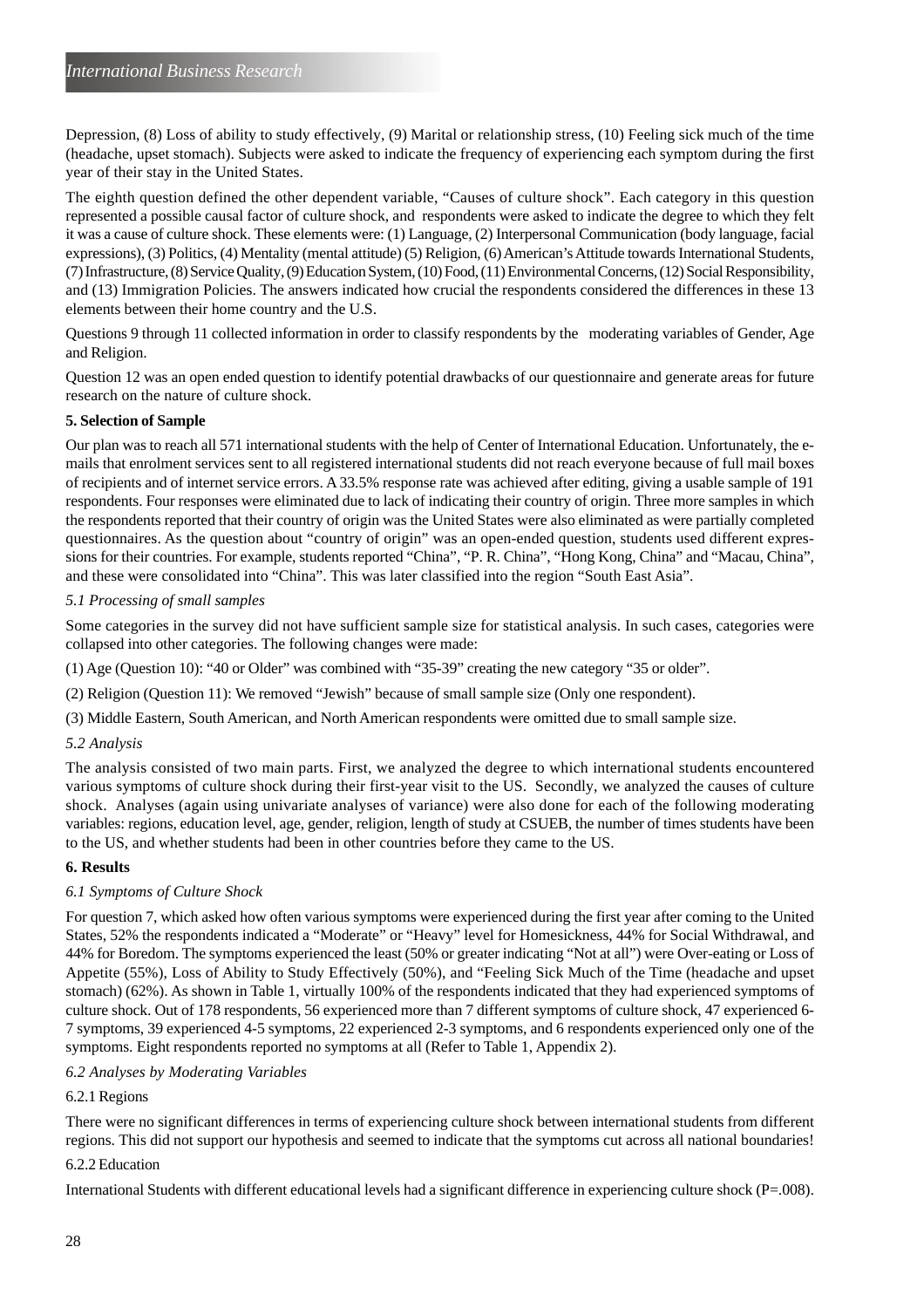Our hypothesis, which was supported, was that since graduate students were generally older, more experienced and more knowledgeable than undergraduate students, they would experience less culture shock. The "Other" category, which consisted of exchange students, was not considered due to the small sample size. Exchange students who selected "other" category did not specify if they were graduate or undergraduate exchange students. For this reason, they were not included in either category. (Refer to Table 2, Appendix 2).

#### 6.2.3 Age

Different age ranges did not show a significant difference. It is interesting to note that a plot of the means showed that the culture shock mean score and age ranges were inversely proportional. Since graduate students are generally older than undergraduates, this would support the previous results.

#### 6.2.4 Gender

The study showed that there was no significant difference between males and females in the degree to which respondents encountered culture shock. This is somewhat surprising given that gender is often a significant moderating variable. While Hofstede (1980, 2001) concluded that cultural dimensions do not differ by gender, Stedham and Yamamura (2004) stated that women tend to be more relationship oriented with strong emphasis on interaction, communication, and harmony. This statement in turn suggests that women are more likely than men to experience internal issues of cultural differences.

#### 6.2.5 Religion

There were no significant differences between students with different religions. After further analysis, it was discovered that 49 students answered "Other" as religion, 35 of them being from India. The option "Hindu" was missing from the survey. Since there are other religions in India, it could not be assumed that all "Other" Indians were Hindu.

6.2.6 Length of Study at California State University, East Bay (CSUEB)

There were no significant differences in the means of culture shock scores between students who had studied at CSUEB for different lengths of time. This was contrary to the hypothesis that the longer you were at the University, the less culture shock you would experience.

#### 6.2.7 Times been to the U.S.

This factor was highly significant ( $p = .001$ ). Students who had visited the United States for the first time and those who had been here only once before had statistically significant higher means of culture shock than those who had visited twice or more. This finding supported the hypothesis that the more exposure you had to the U.S. culture, the less the culture shock. (Refer to Table 3, Appendix 2).

# 6.2.8 Previous Travels

Question 6 asked if they had lived in a country different than their country of origin for more than 3 months prior to coming to the United States. The assumption was that students who had previously been to other countries had already encountered culture shock and therefore they would have less culture shock when they came to the US for the first time. The results supported this hypothesis ( $p = .012$ ) (Refer to Table 4, Appendix 2). Further study about whether there were significant differences according to which countries and how many countries they had visited would be interesting but were beyond the scope of this study.

# **7. Causes of Culture Shock**

The 13 elements of culture shock that international students were asked to consider as causes of culture shock were analyzed by assigning a score ranging from 1 for "Strongly Disagree", to 5 for "Strongly Agree". The higher the score, the greater was the student's agreement that the element was a cause of their culture shock. As shown in Table 6, the percentage (50% or greater) of the respondents who indicated "Slightly Agree" and "Strongly Agree" to the causes of culture shock are as follows:

- $(1)$  Language 64%
- (2) Immigration Policies 61%
- (3) Mentality (Mental attitude) 60%
- (4) Education System 58%
- (5) Interpersonal Communication (Body Language, Facial Expressions) 58%
- (6) Food 57%

All but 8 of the respondents indicated that they believed that culture shock was caused by at least one of the 13 causes. Twenty-seven respondents believed culture shock is caused by over 9 causes, 40 believed it is caused by 8-9 causes, 43 believed it is caused by 6-7 causes, 32 believed it is caused by 4-5 causes, 23 believed it is caused by 2-3 causes, and only 7 believed that it is caused by only one cause. Thus the concept "Culture Shock" is multi-determined, making it more challenging to overcome since numerous factors constitute its cause. (Refer to Table 6, Appendix 2).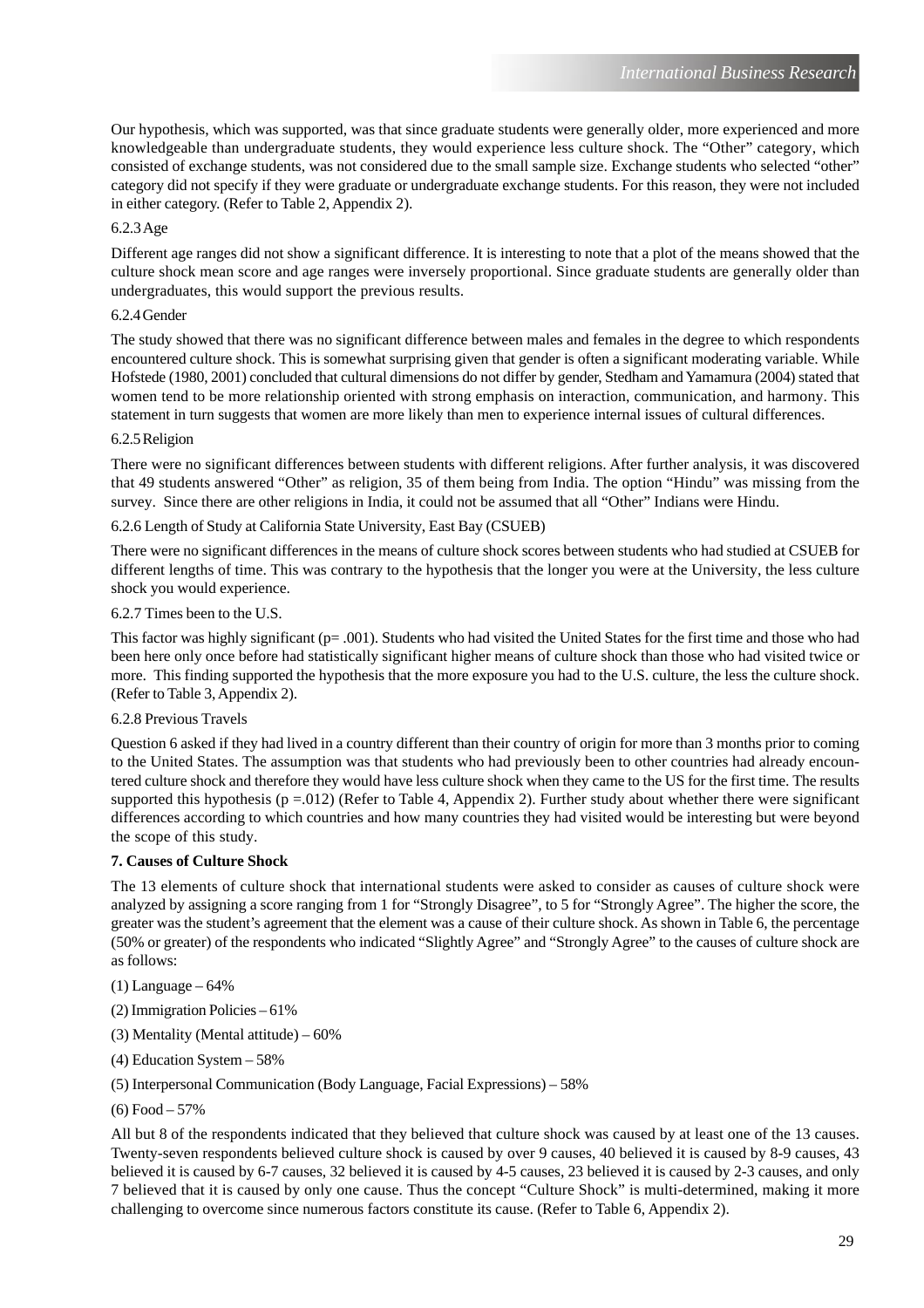Results of further analyses of these factors by various moderating variables follows:

# *7.1 Geographic Regions*

There were statistically significant differences in the causal elements of "language", "interpersonal communication", "politics", "mentality", and "American's Attitude towards international students" between students from different regions. (Refer to Table 5, Appendix 2). Students from South East Asia and East Europe had the highest means in Language, indicating that those students had significantly most difficulties in language skills, which became the major causes of their culture shock. For the causal element of Interpersonal Communication, results indicated that students from South East Asia and from Africa felt this was the major cause. The results showed students from East and West Europe as well as Africa considered Politics and Mentality to be the primary causes of culture shock. "American's Attitude Towards International Students" was cited as the major element by students from South East Asia.

# *7.2 Education*

There was a significant difference  $(p=0.049)$  in educational level and belief that Religion was a cause of culture shock. Undergraduate students tended to agree more than graduates that religion was the cause of their culture shock. (Refer to Table 7, Appendix 2).

# *7.3 Age*

There was a significant difference in Interpersonal Communication by different age groups, the younger the age group the more crucial was this element perceived. (Refer to Table 8, Appendix 2). The hypothesis was that as you age you tended to become more flexible and thus find it easier to communicate with others. The "35 or over" category was combined with the 30-34 one due to small sample size.

# *7.4 Gender*

There was no significant difference between males and females in considering the causes of culture shock. This was also found to be true in the analysis of symptoms. Again, this was a surprising finding since many psychological variables are found to be gender specific. Further research on this variable should prove enlightening.

# *7.5 Religion*

There were significant differences between students with different religions in the elements of "language", "politics", and "Service Quality" (Refer to Table 9, Appendix 2). Muslim and Buddhist respondents indicated Language as the major cause of culture shock. As for Politics, both Muslim and Christian students showed the highest mean scores. This is not surprising given the current conflict between the US and Middle East countries and thus lends support to the validity of the questionnaire. Service Quality is difficult to interpret as those indicating "no religion", followed by Muslim and Christian, felt this element was the major cause of culture shock.

# *7.6 Length of Time Studying at CSUEB*

As shown in Table 10 (See Appendix 2), there was a significant difference in "religion" between the length of time students had been studying at the University. It appears that between 1-2 years of study, religion becomes more important than before or after although the data do not clearly support any interpretation. This is an area needing further study.

# *7.7 Times Have Been to the U.S.*

There were no significant differences in this category, contrary to the expectation that those who had been to the U.S. more often before coming here to study would experience less culture shock. Obviously the nature of their experience in their previous visits was a modifying factor.

# *7.8 Extent of Previous Travels*

There was no significant difference in students who had been to other countries before they went to the US for the first time and those who had not. This did not support the hypothesis that those who had already experienced culture shock, and thus would have fewer symptoms of culture shock, would be expected to indicate significantly fewer causes. Obviously, more research is needed in this area.

# **8. Summary**

Our main hypothesis was that different students (in terms of countries, education level, age, experience, gender and religion) had different levels of culture shock (in terms of symptoms and causes).

# *8.1 Culture shock symptoms*

From the analysis, we concluded that all international students experience culture shock although there were different symptoms. Graduate students had encountered less culture shock than the undergraduate students and younger students had encountered more culture shock than the older students. This follows logically from the assumption that graduate students are older than undergraduates. The students who had been to other countries before they came to the US had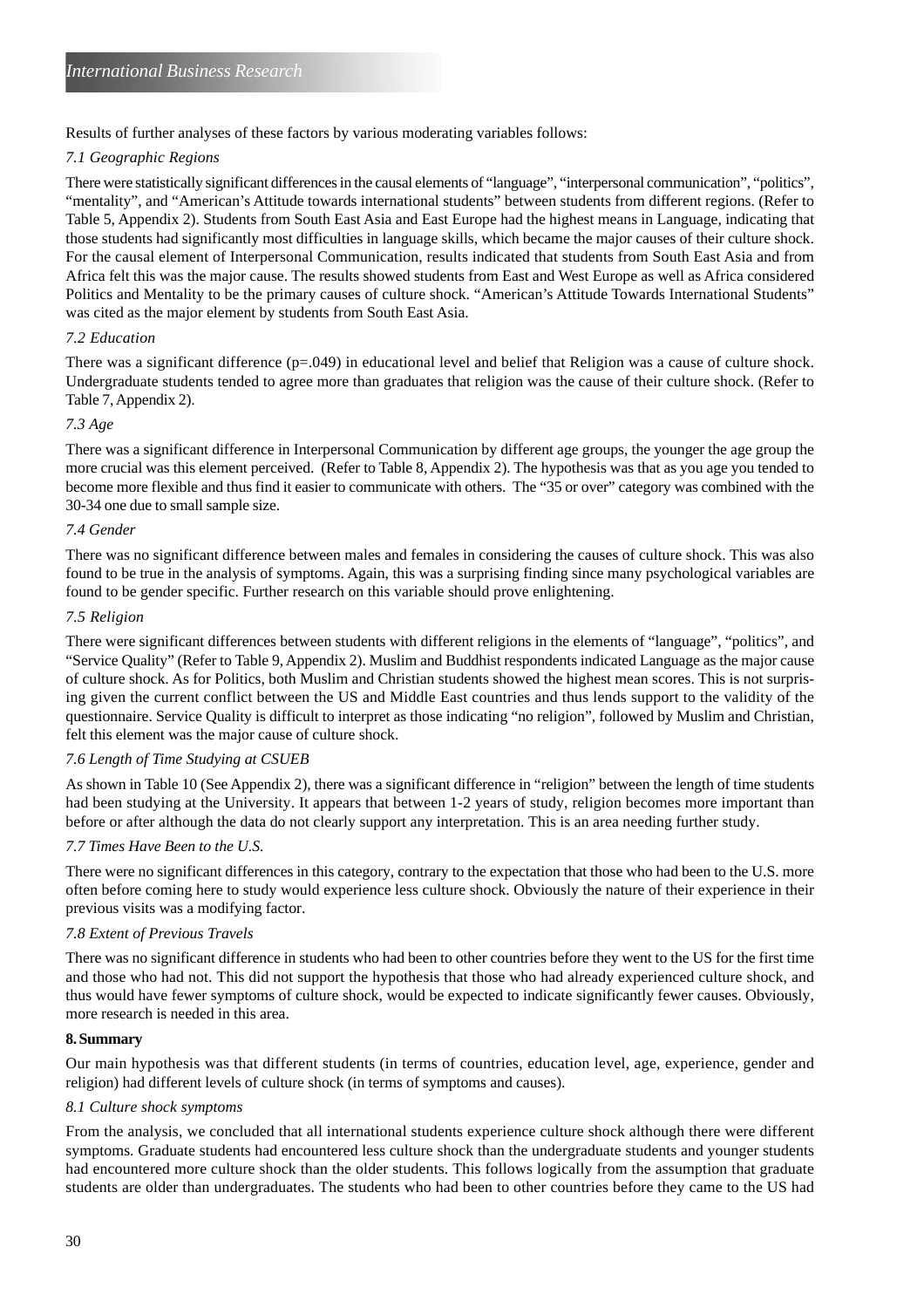encountered less culture shock than those who have never been to other countries before. No matter where the students came from, no matter whether they were male or female, and no matter which religion they had, the majority encountered culture shock when they first came to the US.

#### *8.2 Causes of culture shock*

In regard to the causes of culture shock, we concluded that different students also had different reasons for experiencing culture shock. The differences were significant among students from different regions. South East Asia and East European students reported that their culture shock was mainly caused by Language. South East Asian and African students had more difficulties in Interpersonal Communication. American's Attitude Towards International Students was cited as the major cause by students from South East Asia only. East and West Europe and students from Africa reported that Politics and Mentality were the major casual elements. Students of different ages attributed different causes for their culture shock. The younger students regarded Interpersonal Communication as a major cause of their culture shock in comparison to the older students. Students who had been to other countries before they came to the US had less difficulty in Interpersonal Communication; thus they tended to minimize it as a cause of their culture shock. However, students who had not previously been to other countries considered Interpersonal Communication to be a major cause of their culture shock. There were no significant gender differences.

#### **9. Discussion and Implications of Study**

#### *9.1 Implication for Counselors*

Based of these findings, almost all students should be expected to experience some symptoms of culture shock, with most experiencing multiple symptoms. By understanding the different causes of culture shock as it relates to a person's background, academic counselors will be able to better understand and deal with this issue in more depth. As mentioned earlier, the fact that younger students feel that Interpersonal Communication is the main cause of culture shock means that they are unlikely to seek help from Americans and will feel isolated. Based on this, counselors in academic settings should include counselors from different backgrounds, not only to provide an alternative view of the experience but also to help coordinate and educate other counselors who might not have diverse cultural backgrounds. The fact that culture shock is multi-dimensional in its cause means that no "simple" action can be taken to ameliorate its symptoms.

#### *9.2 Implications for Companies*

Companies need to understand the issues that foreign workers might encounter and be better equipped to deal with the situation. For example, we saw that Language, Mentality, Interpersonal Communication, Politics, and American's Attitude Towards International Students were the main causes of culture shock depending on the region. Thus it is important that managers understand these causes in depth and be able to facilitate a smooth transition for both students and workers. The current concentration on only language and technical skills is not enough to provide this transition to another culture. Further understanding of student's and employee's backgrounds will increase the likelihood of better performance and greater social adaptability. These issues of recruitment, selection and training, and compensating employees are discussed in detail by Dowling and Welch (2005).

#### *9.3 Limitations of the Study*

(1) Because of the breadth of the study, the grouping of the countries into various regions was not based on a specific cultural or interpersonal attribute; instead, it was based on general informal understanding of the similarities between different cultures in different countries. Therefore it is possible that variances within those regions may be greater than the variances between them. However, the statistically significant results obtained between regions indicate that this possibility did not mask regional differences as defined.

(2) The difference in the wording of the questions about causes and symptoms may have produced inconsistent and interpretive discrepancies in the results. While the question about the symptoms asks the respondents if they personally experienced such symptoms as a result of culture shock, the question about causes asks the respondents what they believe to be a cause of culture shock which may or may not have been based on personal experience. No attempt was made to link specific symptoms with their causes.

(3) For the purpose of encouraging the respondents to answer all the questions without being overwhelmed with the number of alternatives, possible symptoms and causes were reduced. For example, only 10 out of possible 16 or more symptoms were listed. The most common symptoms and causes were selected based on informal conversations with international students. Therefore, there are no data on other possible symptoms and causes as listed in Guanipa (1998).

(4) As in any study utilizing a census, it is possible that those who responded were only the ones who had experienced culture shock. Although highly unlikely, this remains a possibility. Attempts to interview those who did not return the survey, in order to compare their responses with those who did, proved unsuccessful due to small sample size.

(5) Forty-one comments were written in response to Question 12 which asked for comments or suggestions about culture shock among International students. A review of these indicated that "blame" for culture shock was divided between both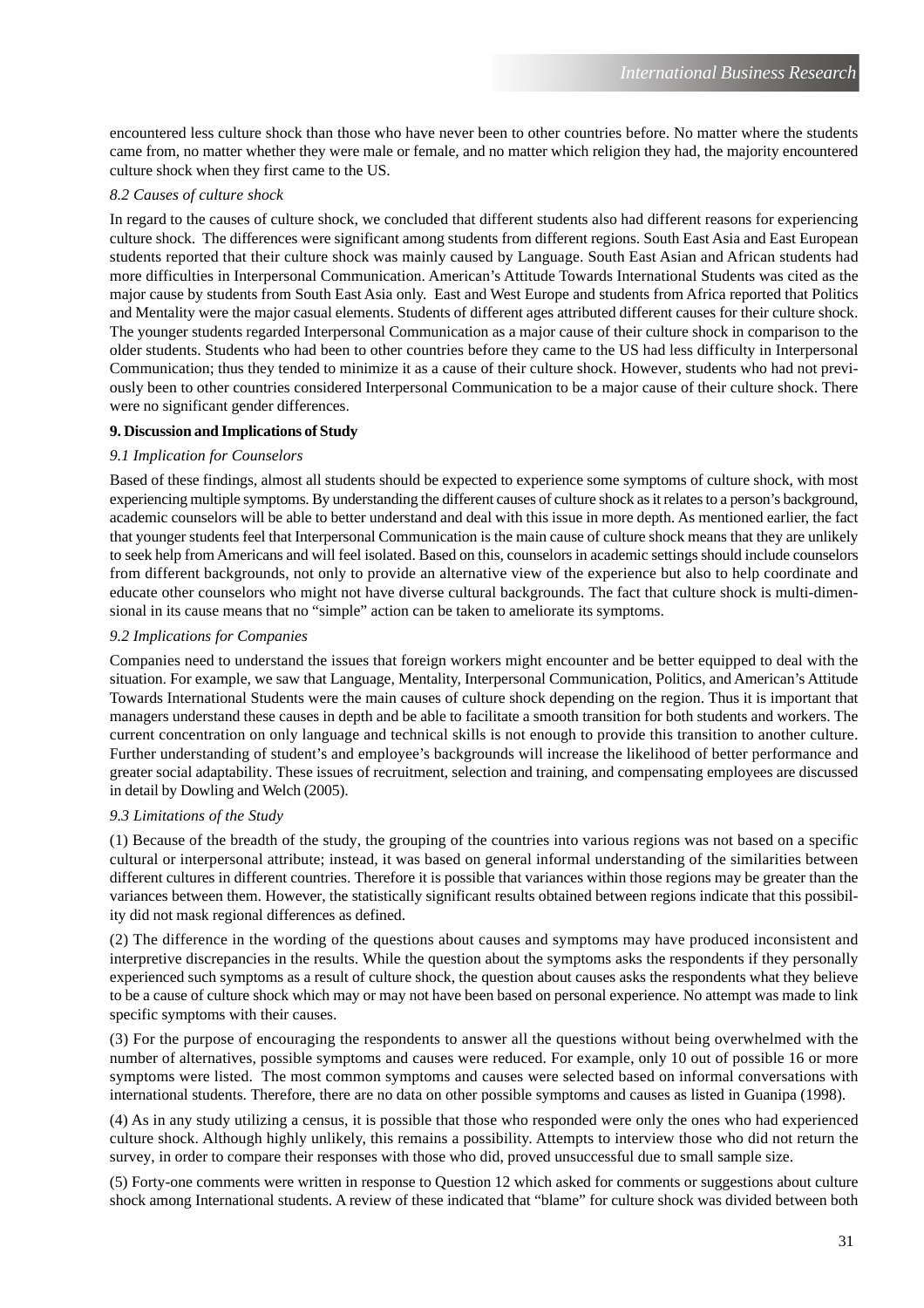the U.S. and the students' lack of efforts to adapt to the American culture. No further content analysis was performed.

(6) The usual assumption that the Likert scale produces an interval scale is always open to question.

(7) Since each respondent was able to check multiple symptoms and multiple causes, it was not reasonable to use linear regression to establish the best predictor of culture shock from the list of causes. Future research could ask respondents to pair each symptom with its corresponding cause. Conversely, each cause could result in multiple symptoms.

# **References**

Adler, P.S. (1987). Culture shock and the cross-cultural learning experience. In L. F. Luce, & E.C Smith (Eds.), *Toward internationalism: Readings in cross-cultural communication*, (2<sup>nd</sup> ed.) (pp. 24-35). Cambridge :Newbury.

Constantine, M. G., Anderson, G. M. Berkel, L. A., Caldwell, L. D., & Utsey, S. O. (2005). Examining the Cultural Adjustment Experiences of African International College Students: A Qualitative Analysis. *Journal of Counseling Psychology,* 52(1), 57-66.

Dowling, P. J., & Welch, D. E. (2005). *International Human Resource Management: Managing People in a Multinational Context*. (4<sup>th</sup> edition). Mason, OH. Thomson (South-Western).

Eickelmann, C. (2006). *Studying Abroad and Culture Shock*. The International Education Site, www.instudy.com

Guanipa, C. (1998). *Culture Shock*. San Diego State University. www.edweb.sdsu.edu/people

Hofstede, G. (1980), *Culture's Consequences: International Differences in Work-Related Values,* Sage Publications, Beverley Hills, CA.

Hofstede, G. (2001), *Culture's Consequences: Comparing Values, Behaviors, Institutions, and Organizations across Nations*, 2 nd ed., Sage Publications, Thousand Oaks, CA.

McFarland, J. (1999). Culture Shock, European Conference on Educational Research, *1999 Conference Proceedings,* Lahti, Finland.

Schneider, K. (2006). *Cultural Differences: International Students Coping with Culture Shock*, University of Wisconsin-Eau Claire Counseling Service, www.uwec.edu/counsel

Shaffer, M. A., Harrison, D. A., Gregersen, H., Black, J. S., & Ferzandi, L. A. (2006). You Can Take it With You: Individual Differences and Expatriate Effectiveness. *Journal of Applied Psychology*, 91(1), 109-125.

Sorrento Lingue (2006). Centro Linguistico Internazionale. Culture Shock. www.sorrentolingue.com

Stedham, Y. E. & Yamamura, J.H. (2004). Measuring National Culture: Does Gender Matter?. *Women in Management Review*, 19(5), 233-243.

Swagler, M. A., & Jome, L. M. (2005). The Effects of Personality and Acculturation on the Adjustment of *North American Sojourners in Taiwan. Journal of Counseling Psychology*, 52(4), 527-536.

Swagler, M. A. & Ellis, M.V. (2003). Crossing the Distance: Adjustment of Taiwanese Graduate Students in the United States. *Journal of Counseling Psychology*. 50(4), 420-437.

Wan, G. (2001). The Learning Experience of Chinese Students in American Universities: a Cross-Cultural Perspective. *College Student Journal*, 35(1), 28-45.

Ward, C., Bochner, S.., & Furnham, A. (2001). *The Psychology of Culture Shock* (2nd edition). Philadelphia; Taylor & Francis.

# **Appendix 1. International students and cultural shock questionnaire**

This survey is conducted by MBA students of CSUEB. Our goal is to research culture shock among the international students at CSUEB. All the information in this questionnaire below is confidential and will be used for educational purposes only. We appreciate your cooperation and help. Thank you!

1. What is your country of origin?

- 2. What type of degree are you pursuing in CSUEB?
- \_\_ Undergraduate degree \_\_ Graduate Degree
- \_\_Other, please specify\_\_\_\_\_\_\_\_\_\_\_\_\_\_\_\_
- 3. How long you have been studying in CSUEB?
- \_\_ Less than 6 months \_\_ Between 6 months to 1 year
- \_\_ More than 1 year to 2 years \_\_ More than 2 years
- 4. Is this the first time that you came to the United States?

\_\_Yes \_\_No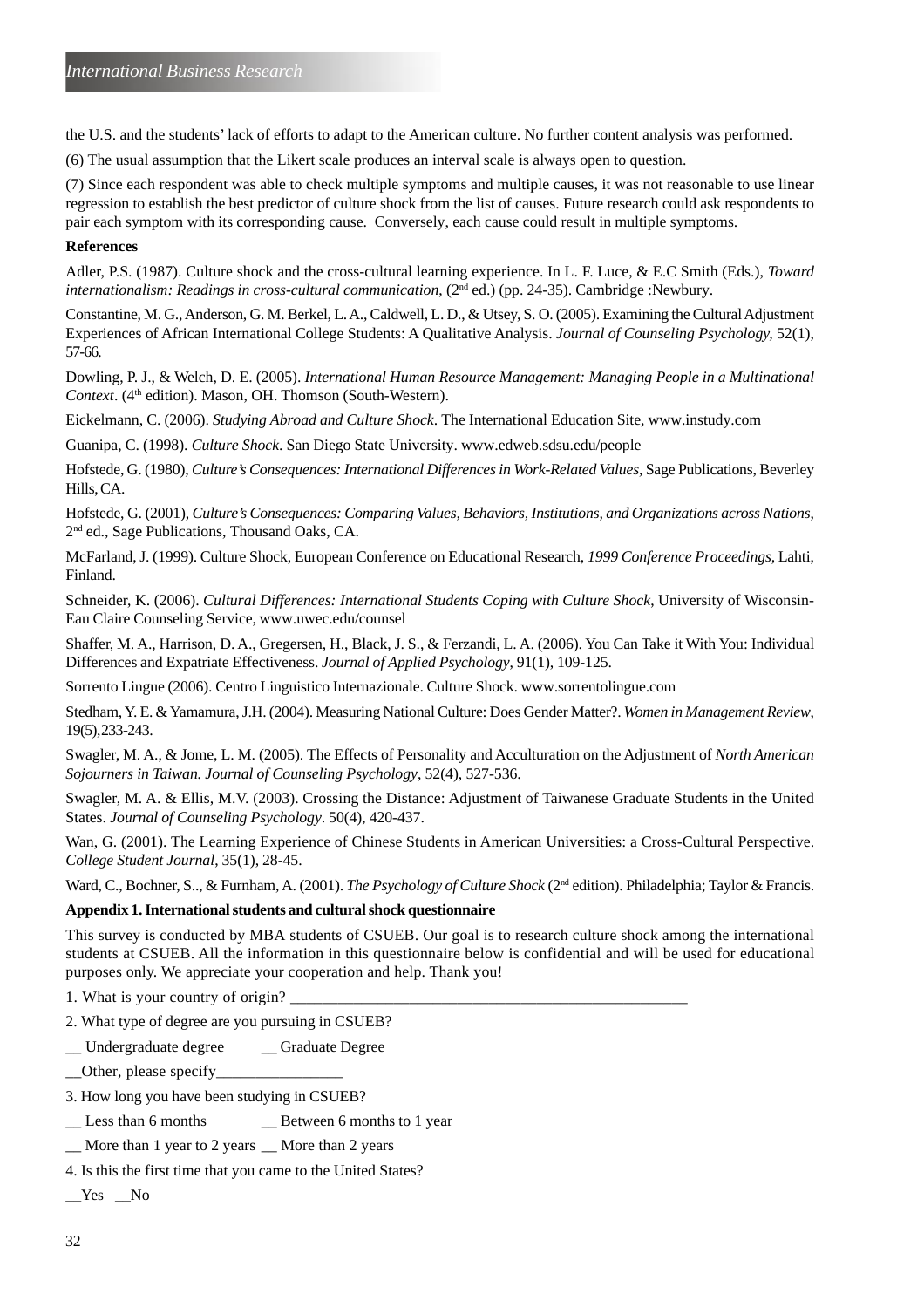5. If you answered "NO" to question 4, how many times have you visited USA before you came here to study?

 $\frac{1}{2}$  time  $\frac{2}{3}$  times  $\frac{1}{2}$  moved to live in the USA

6. Have you lived in a country for an extended period (more than 3 months) different from your country of origin prior to coming to the USA?

 $\Box$ No  $\Box$  If Yes, please indicate the country (or countries)  $\Box$ 

7. Have you experienced the following symptoms during the first year after coming to the United States? (Please check the appropriate box)

|                                      | Not at all | Slightly       | Moderately | Heavily |
|--------------------------------------|------------|----------------|------------|---------|
|                                      |            | $\overline{2}$ | 3          | 4       |
| Irritability                         |            |                |            |         |
| Homesickness                         |            |                |            |         |
| Sudden intense feeling of loyalty to |            |                |            |         |
| your own culture (social withdrawal) |            |                |            |         |
| Overeating or loss of appetite       |            |                |            |         |
| Boredom                              |            |                |            |         |
| A need for Excessive sleep           |            |                |            |         |
| Depression                           |            |                |            |         |
| Loss of ability to study effectively |            |                |            |         |
| Marital or relationship stress       |            |                |            |         |
| Feeling sick much of the<br>time     |            |                |            |         |
| (headache, upset stomach)            |            |                |            |         |
| Other (please specify)               |            |                |            |         |
|                                      |            |                |            |         |

8. Please indicate the degree to which you consider the following elements as causes of culture shock.

|                                  | Strongly | Slightly | Uncertain | Slightly       | Strongly |
|----------------------------------|----------|----------|-----------|----------------|----------|
|                                  | Disagree | Disagree |           | Agree          | Agree    |
|                                  |          | 2        | 3         | $\overline{4}$ | 5        |
| Language                         |          |          |           |                |          |
| Interpersonal Communication      |          |          |           |                |          |
| facial<br>(body)<br>language,    |          |          |           |                |          |
| expressions)                     |          |          |           |                |          |
| Politics                         |          |          |           |                |          |
| Mentality (mental attitude)      |          |          |           |                |          |
| Religion                         |          |          |           |                |          |
| American's<br>Attitude<br>toward |          |          |           |                |          |
| <b>International Students</b>    |          |          |           |                |          |
| Infrastructure                   |          |          |           |                |          |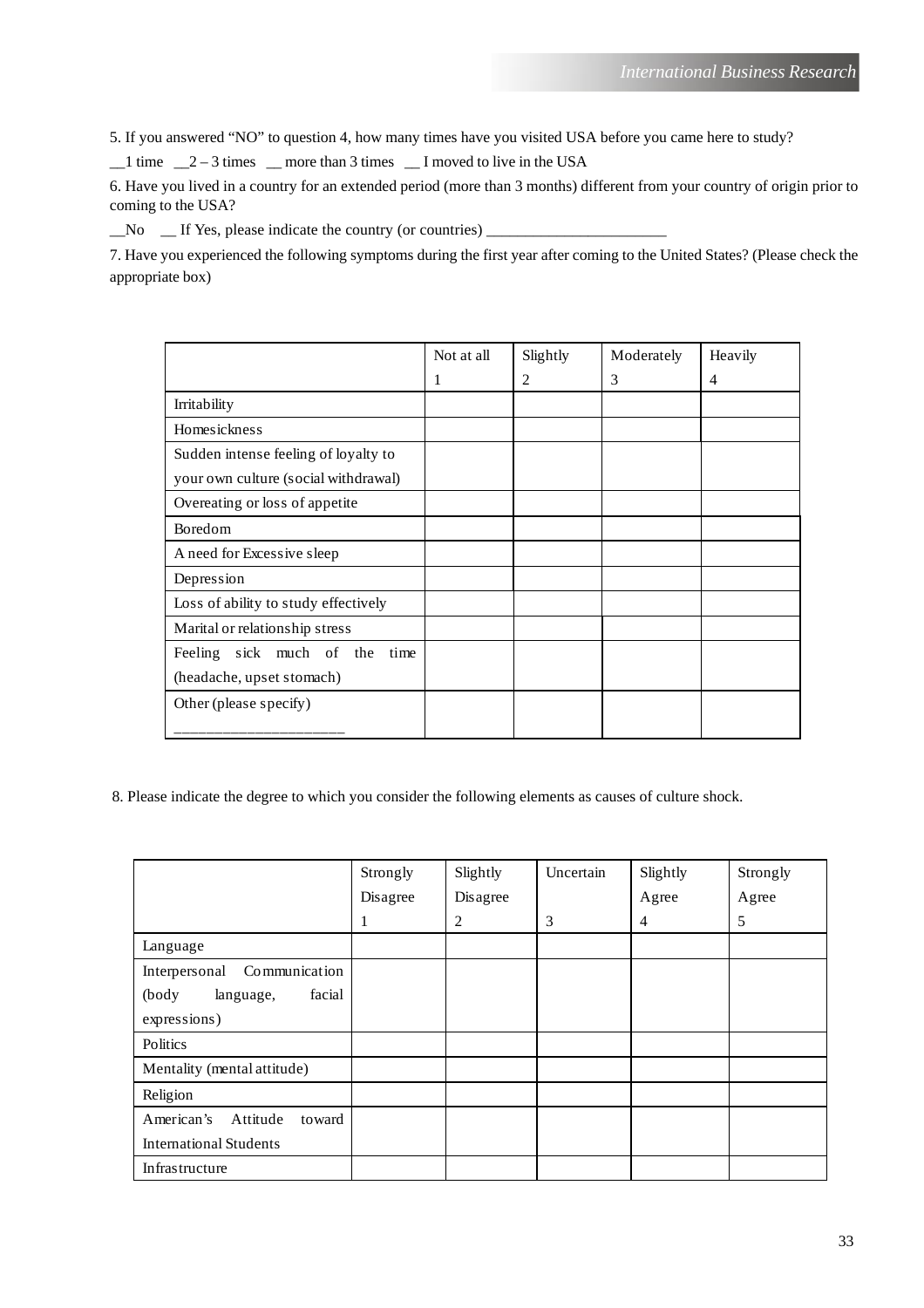| Service Quality               |  |  |  |
|-------------------------------|--|--|--|
| <b>Education System</b>       |  |  |  |
| Food                          |  |  |  |
| <b>Environmental Concerns</b> |  |  |  |
| Social responsibility         |  |  |  |
| <b>Immigration Policies</b>   |  |  |  |
| Other (please specify)        |  |  |  |
|                               |  |  |  |
|                               |  |  |  |

9. Please indicate your gender:

| Male                  | Female    |                   |  |
|-----------------------|-----------|-------------------|--|
| 10. What is your age? |           |                   |  |
| $18 - 23$             | $35 - 39$ |                   |  |
| $24 - 29$             | over 40   |                   |  |
| $-30 - 34$            |           |                   |  |
| 11. Religion:         |           |                   |  |
| Christian             | Muslim    | Jewish            |  |
| Buddhist              | None      | Prefer Not to Say |  |
| Other                 |           |                   |  |
|                       |           |                   |  |

12. Please feel free to add any comments or suggestions about culture shock among International Students

\_\_\_\_\_\_\_\_\_\_\_\_\_\_\_\_\_\_\_\_\_\_\_\_\_\_\_\_\_\_\_\_\_\_\_\_\_\_\_\_\_\_\_\_\_\_\_\_\_\_\_\_\_\_\_\_\_\_\_\_\_\_\_\_\_\_\_\_\_\_\_\_\_\_\_\_\_\_\_\_\_\_\_\_\_\_\_\_\_\_

Thank you for your time!!!

# **Appendix 2. Tables**

Table 1. Symptoms of Culture Shock

| Not at all  | <b>Slightly</b> | Moderate    | Heavily                  | Response<br>Average |
|-------------|-----------------|-------------|--------------------------|---------------------|
| 40% (77)    | 34% (65)        | 20% (39)    | $5\%(10)$                | 1.91                |
| 18% (35)    | 30% (59)        | $26\% (51)$ | 26% (51)                 | 2,80                |
| $23\%$ (46) | 3396 (64)       | 27% (52)    | 17% (34)                 | 2.30                |
| 55% (108)   | 23% (46)        | 14% (27)    | $8\%$ (16)               | 1.75                |
| 31% (61)    | 25% (48)        | $21\% (40)$ | 23% (45)                 | 2.36                |
| 46% (89)    | 24% (46)        | $20\%$ (39) | 11% (21)                 | 1.96                |
| $41%$ (\$0) | 34% (67)        | 15% (30)    | 9% (18)                  | 1.93                |
| 50% (97)    | 26% (51)        | 14% (27)    | 10% (20)                 | 1.85                |
| 49% (96)    | 24% (46)        | 13% (25)    | $14%$ (27)               | 1.91                |
| 6296 (122)  | 26% (50)        | 7% (14)     | $5\%(10)$                | 1.55                |
|             |                 |             | <b>Total Respondents</b> | 194                 |
|             |                 | Vii         |                          |                     |

Table 2. Educational Level and Culture Shock Means

| Level          |     | Mean  | Std. Deviation | Sig.      |
|----------------|-----|-------|----------------|-----------|
| Undergraduate  | 65  | 21.97 | 6.22           |           |
| Grachiate      | 109 | 19.17 | 6.12           |           |
| Between groups |     |       |                | $P = 008$ |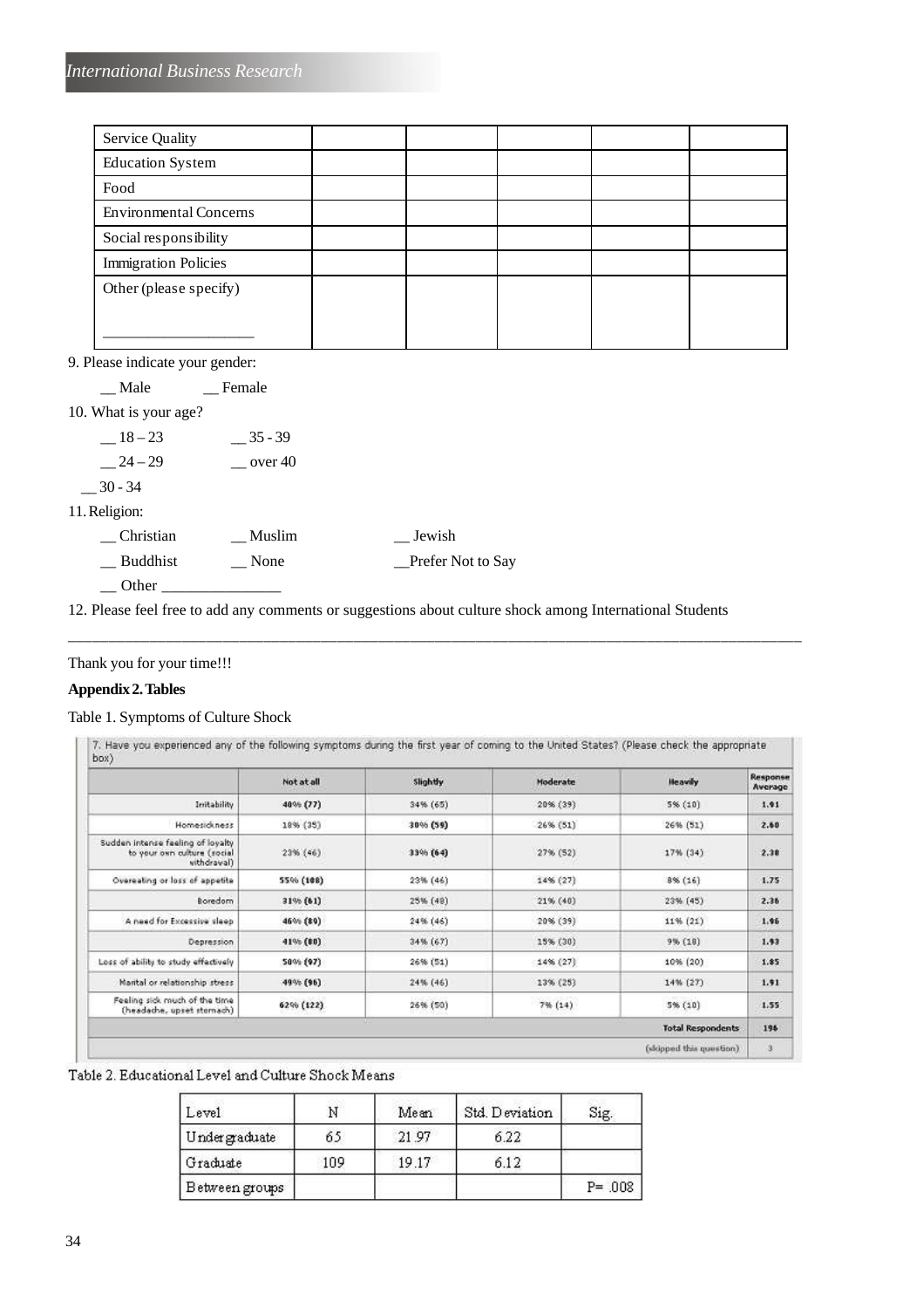|            |    | Mean  | Std. Deviation | Sig. |
|------------|----|-------|----------------|------|
| First Time | 92 | 20.16 | 5.89           |      |
| 1 Time     | 30 | 23.60 | 6.28           |      |
| 2-3 Times  | 17 | 18.47 | 3.83           |      |

More Than 3 Times 14 15.93 4.46

Table 3. Frequency of Visiting the U.S. and Culture Shock Means

|  |  |  |  | Table 4. Previous Experience in Foreign Country and Culture Shock Means |
|--|--|--|--|-------------------------------------------------------------------------|
|--|--|--|--|-------------------------------------------------------------------------|

|     |     | Mean  | Std. Deviation | Sig.       |
|-----|-----|-------|----------------|------------|
| No  | 143 | 20.71 | 6.28           |            |
| Yes | 34  | 17.71 | 5.68           | $P = .012$ |

Between groups  $\vert$   $P = .001$ 

Table 5. Differences in Causes of Culture Shock by Regions

| <b>ELEMENT</b>              | <b>REGION</b>   | $\mathbf N$    | Mean | Std. Deviation | Sig.       |
|-----------------------------|-----------------|----------------|------|----------------|------------|
| Language                    | South East Asia | 94             | 4.05 | 1.14           |            |
|                             | South Asia      | 45             | 2.40 | 1.47           |            |
|                             | Africa          | $\overline{7}$ | 3.00 | 1.29           | $P=.001$   |
|                             | West Europe     | 16             | 3.19 | 1.60           |            |
|                             | East Europe     | 14             | 4.21 | 1.19           |            |
|                             |                 |                |      |                |            |
| Interpersonal               | South East Asia |                |      |                |            |
| Communication (body         |                 | 94             | 3.71 | 1.18           |            |
| language, facial            |                 |                |      |                |            |
| expressions)                |                 |                |      |                |            |
|                             | South Asia      | 46             | 2.87 | 1.53           |            |
|                             | Africa          | 8              | 3.50 | .93            |            |
|                             | West Europe     | 16             | 3.13 | 1.41           | $P = .010$ |
|                             | East Europe     | 14             | 3.29 | 1.49           |            |
|                             |                 |                |      |                |            |
| Politics                    | South East Asia | 94             | 2.82 | 1.22           |            |
|                             | South Asia      | 46             | 2.35 | 1.16           |            |
|                             | Africa          | 8              | 3.38 | 1.41           | $P = .016$ |
|                             | West Europe     | 16             | 3.38 | 1.15           |            |
|                             | East Europe     | 14             | 3.07 | 1.27           |            |
|                             |                 |                |      |                |            |
| Mentality (mental attitude) | South East Asia | 94             | 3.35 | 1.11           |            |
|                             | South Asia      | 46             | 3.15 | 1.43           |            |
|                             | Africa          | 8              | 4.25 | 1.04           |            |
|                             | West Europe     | 16             | 4.25 | .86            | $P = .003$ |
|                             | East Europe     | 14             | 4.00 | 1.30           |            |
|                             |                 |                |      |                |            |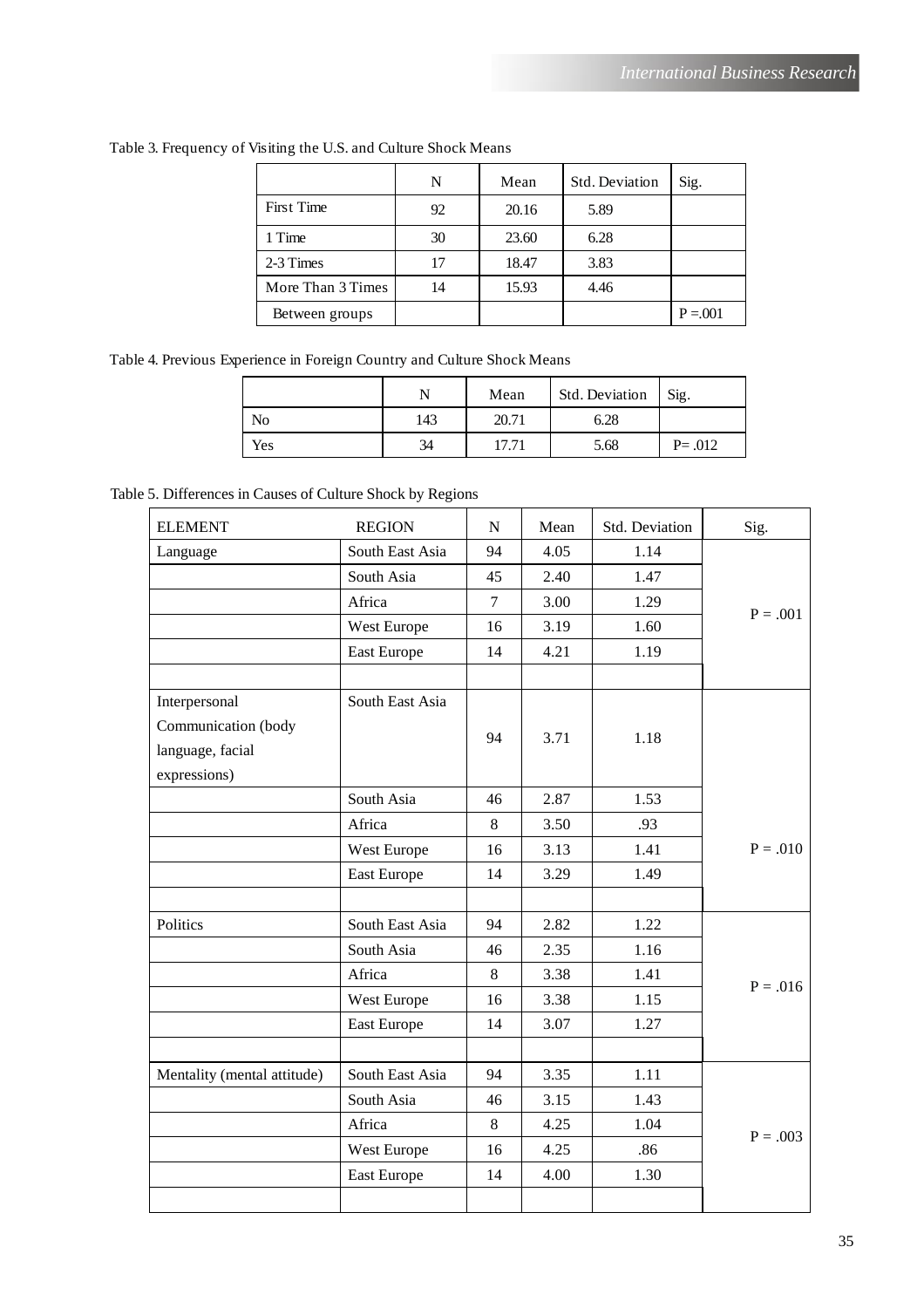| American's Attitude toward<br><b>International Students</b> | South East Asia | 94 | 3.10 | 1.19 |            |
|-------------------------------------------------------------|-----------------|----|------|------|------------|
|                                                             | South Asia      | 46 | 2.43 | 1.34 |            |
|                                                             | Africa          | 8  | 2.63 | 1.06 | $P = .024$ |
|                                                             | West Europe     | 16 | 2.44 | 1.41 |            |
|                                                             | East Europe     | 14 | 2.50 | 1.16 |            |
|                                                             |                 |    |      |      |            |

# Table 6. Causes of Culture Shock

|                                                                       | <b>Strongly disagree</b> | Slightly disagree | Uncertain | Slightly agree | <b>Strongly agree</b>    | Response<br>Average |
|-----------------------------------------------------------------------|--------------------------|-------------------|-----------|----------------|--------------------------|---------------------|
| Language                                                              | 19% (37)                 | 9% (18)           | 8% (15)   | 33% (63)       | $31\%(60)$               | 3.47                |
| Interpersonal Communication<br>(body language, facial<br>expressions) | 15% (29)                 | 14% (27)          | 13% (26)  | 35% (68)       | 23% (45)                 | 3.37                |
| Politics                                                              | 20% (39)                 | 20% (39)          | 27% (53)  | 23% (45)       | 10% (19)                 | 2.83                |
| Mentality (mental attitude)                                           | 11% (22)                 | 12% (24)          | 16% (32)  | 38% (74)       | 22% (43)                 | 3.47                |
| Religion                                                              | 27% (52)                 | 16% (32)          | 23% (46)  | 23% (45)       | $11\%(21)$               | 2.75                |
| American's Attitude toward<br><b>International Students</b>           | 20% (39)                 | 26% (50)          | 18% (35)  | 26% (50)       | 10% (20)                 | 2.80                |
| Infrastructure                                                        | $21\%$ (41)              | 18% (34)          | 29% (57)  | 20% (39)       | 12% (23)                 | 2.84                |
| Service Quality                                                       | 20% (40)                 | 15% (29)          | 20% (40)  | 24% (47)       | 20% (40)                 | 3.09                |
| <b>Education System</b>                                               | 15% (30)                 | 13% (25)          | 14% (27)  | 40% (78)       | 18% (34)                 | 3.31                |
| Food                                                                  | 15% (29)                 | 13% (26)          | 15% (29)  | $31\% (60)$    | 26% (50)                 | 3.39                |
| <b>Environmental Concerns</b>                                         | 23% (44)                 | 12% (23)          | 27% (53)  | 25% (49)       | 12% (24)                 | 2.93                |
| Social responsibility                                                 | $21\%$ (41)              | 12% (23)          | 27% (52)  | 28% (54)       | 13% (25)                 | 2.99                |
| <b>Immigration Policies</b>                                           | 12% (23)                 | 8% (15)           | 19% (36)  | 27% (53)       | 34% (56)                 | 3.64                |
|                                                                       |                          |                   |           |                | <b>Total Respondents</b> | 196                 |

Table 7. Differences in Educational Level and Belief that Religion was a causal Element

| Element  | Educational   |     |      | Std.      |             |
|----------|---------------|-----|------|-----------|-------------|
| Level    |               | N   | Mean | Deviation | Sig.        |
| Religion | Undergraduate | 65  | 3.14 | 1.29      | $P = 0.049$ |
|          | Graduate      | 109 | 2.63 | 1.34      |             |

Table 8. Differences in Interpersonal Communication by Age Group

| Element  | Age Group | N  | Mean | Std. Deviation | Sig.        |
|----------|-----------|----|------|----------------|-------------|
| Attitude | $17 - 23$ | 54 | 3.00 | 1.24           | $P = 0.045$ |
|          | 24-29     | 86 | 2.91 | 1.34           |             |
|          | $30-34$   | 26 | 2.23 | .99            |             |
|          |           |    |      |                |             |